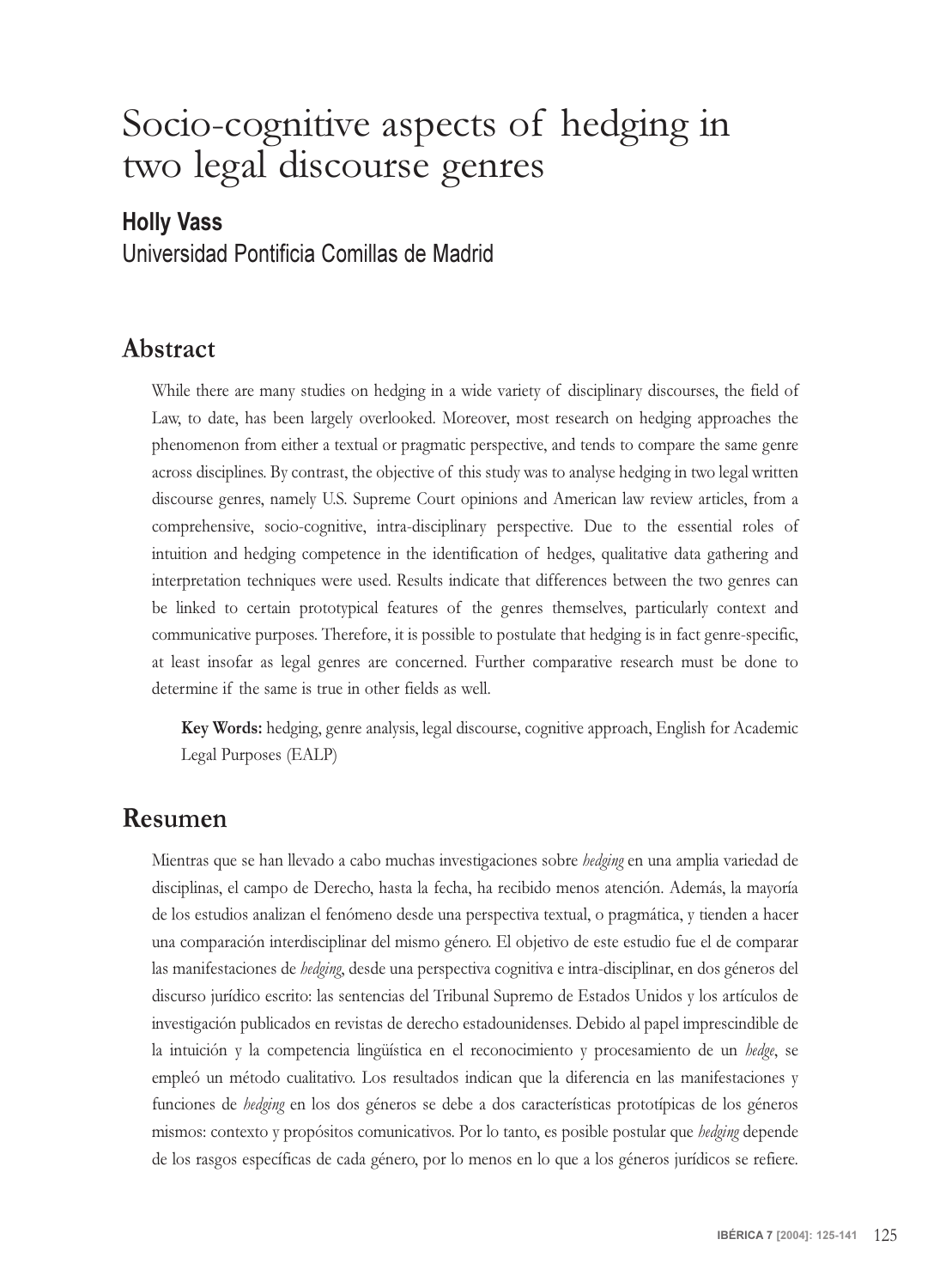Se requieren más análisis comparativos, sin embargo, para determinar si se puede extrapolar esta hipótesis a otros campos.

**Palabras Claves:** matizadores del discurso, análisis del género, inglés jurídico, lingüística cognitiva, inglés académico y profesional

## **Introduction**

In recent years, research on hedging has proliferated in a wide variety of disciplinary fields. Law, however, to date, has been largely overlooked. This paper aims to add to the general body of knowledge on hedging in specific discourses by analysing the phenomenon in two written legal genres, and to do so from a cognitive, intradisciplinary perspective. This would imply three contributions with respect to many previous studies on hedging.

Firstly, much of the research on hedging has traditionally approached the phenomenon from mainly textual and pragmatic dimensions, which has often meant separating out elements of communication for their analysis. Thus, studies have had three main foci: variety of lexico-grammatical items which can signal a hedge (Grabe & Kaplan, 1997; Varttala, 2001), textual and rhetorical strategies used in hedging (Meyer, 1997; Minna-Riitta & Markkanen, 1997; Namsaraev, 1997), and functions hedges can fulfil (Mauranen, 1997; Namsaraev, 1997).

By contrast, many researchers advocate adapting a cognitive approach to such phenomena as hedging (Roldán, 1999). Accordingly, this paper proposes viewing hedging from a holistic perspective, concurrently integrating textual, pragmatic, cognitive and social factors which simultaneously work together in communication. Thus, variety of hedges, hedging strategies, and hedging functions are considered together as mutually interactive components of discourse.

Secondly, previous studies centring on hedging strategies have listed, among others, the three following which were found in the corpus examined: indetermination (Namsaraev, 1997), depersonalisation (or impersonalisation) (Meyer, 1997; Minna-Riitta & Markkanen, 1997) and subjectivisation (Namsaraev, 1997). In addition, the analysis of the corpus suggests that, at least in some legal genres, a fourth strategy may exist which has not previously been described, and which will be referred to as limitation.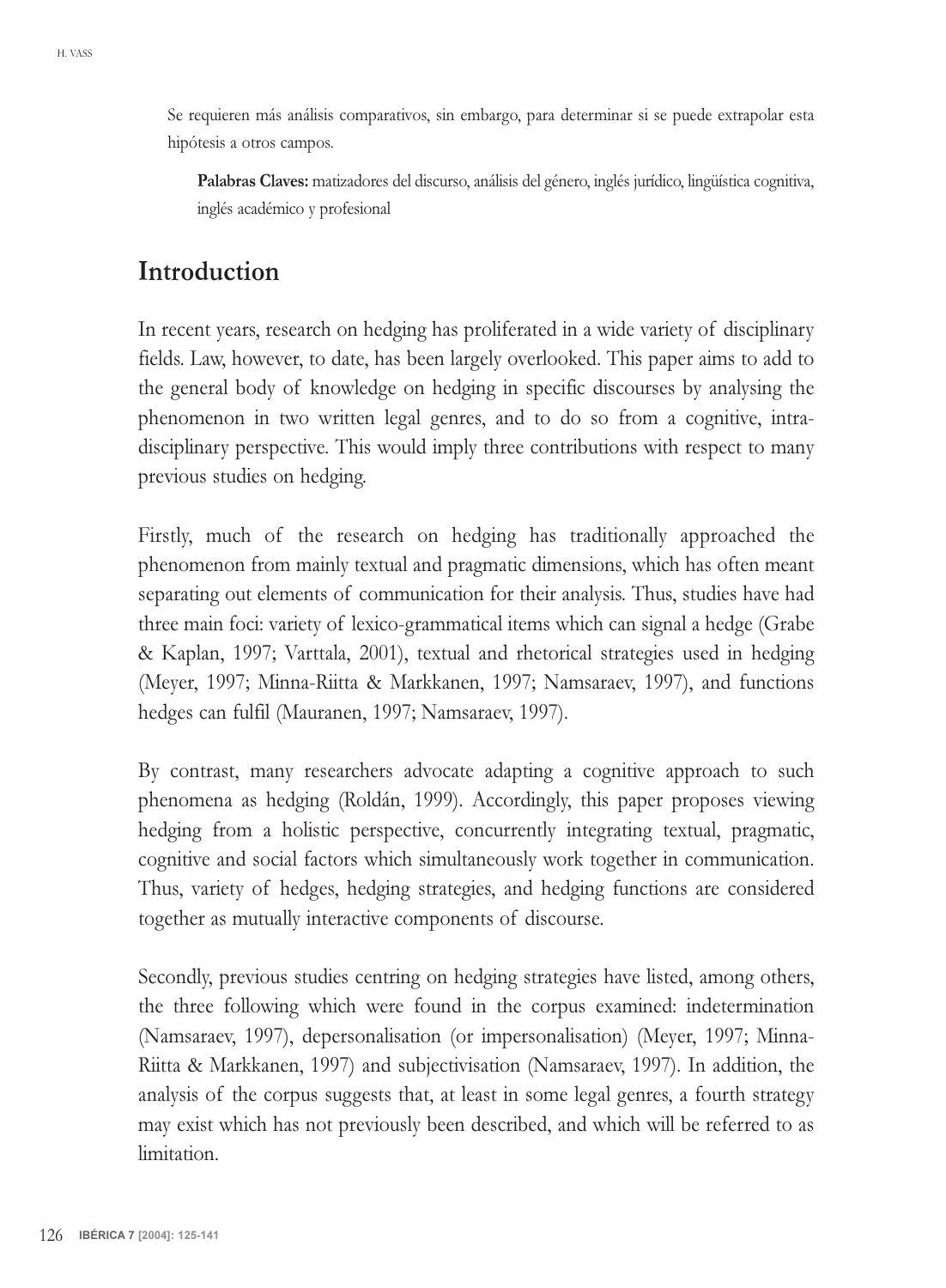Finally, the majority of studies focus on one genre, for example the scientific research article, which is often compared across disciplines to reach the conclusion that there seems to be little uniformity as to frequency and variety of hedging (Varttala, 2001; Hyland, 1998). While we do not intend to dispute this finding, this work would rather look at hedging from an intra-, as opposed to inter-, disciplinary perspective, and compare two genres within the same field. This approach allows us not only to assert that frequency and variety of hedging varies across genre, but also to link these variations to three factors:

- The discourse community's macro-level expectations
- The addresser's specific, micro-level intentions
- The addresser's and the addressee's degree of shared background knowledge and understanding of context

This last factor is of particular importance as hedging is commonly viewed as an interactional phenomenon (Markkanen & Schröder, 1997). That is, it is not enough for the addresser to simply produce a hedge, but rather the addressee must also interpret the hedge as such. Intuition, therefore, plays a fundamental role in both the production and the interpretation of a hedge. However, intuition can only be effective if it is based on shared lexico-grammatical and pragmatic background knowledge, which in turn must arise from a complete understanding of a particular discourse community's expectations for a specific genre.

Therefore, in this paper, two written genres from the field of Law, U.S. Supreme Court opinions and American law review articles, are compared to determine lexical items signalling hedging, the strategies these lexical items are employed to carry out, and the functions the strategies help fulfil within each genre. Differences are explained by relating generic features of each genre, particularly context and communicative purposes, to macro- and micro-level expectations and motivations for hedging.

The first part of this paper, offers a comprehensive definition of hedging. To arrive at this definition, certain cognitive aspects of the phenomenon are addressed, including the relationship between derivation of meaning and shared linguistic and extra-linguistic knowledge. This entails relating production and interpretation of a hedge to commonly held views on human cognition, including the theory that categories are structured by prototype as well as schema (Taylor, 1995).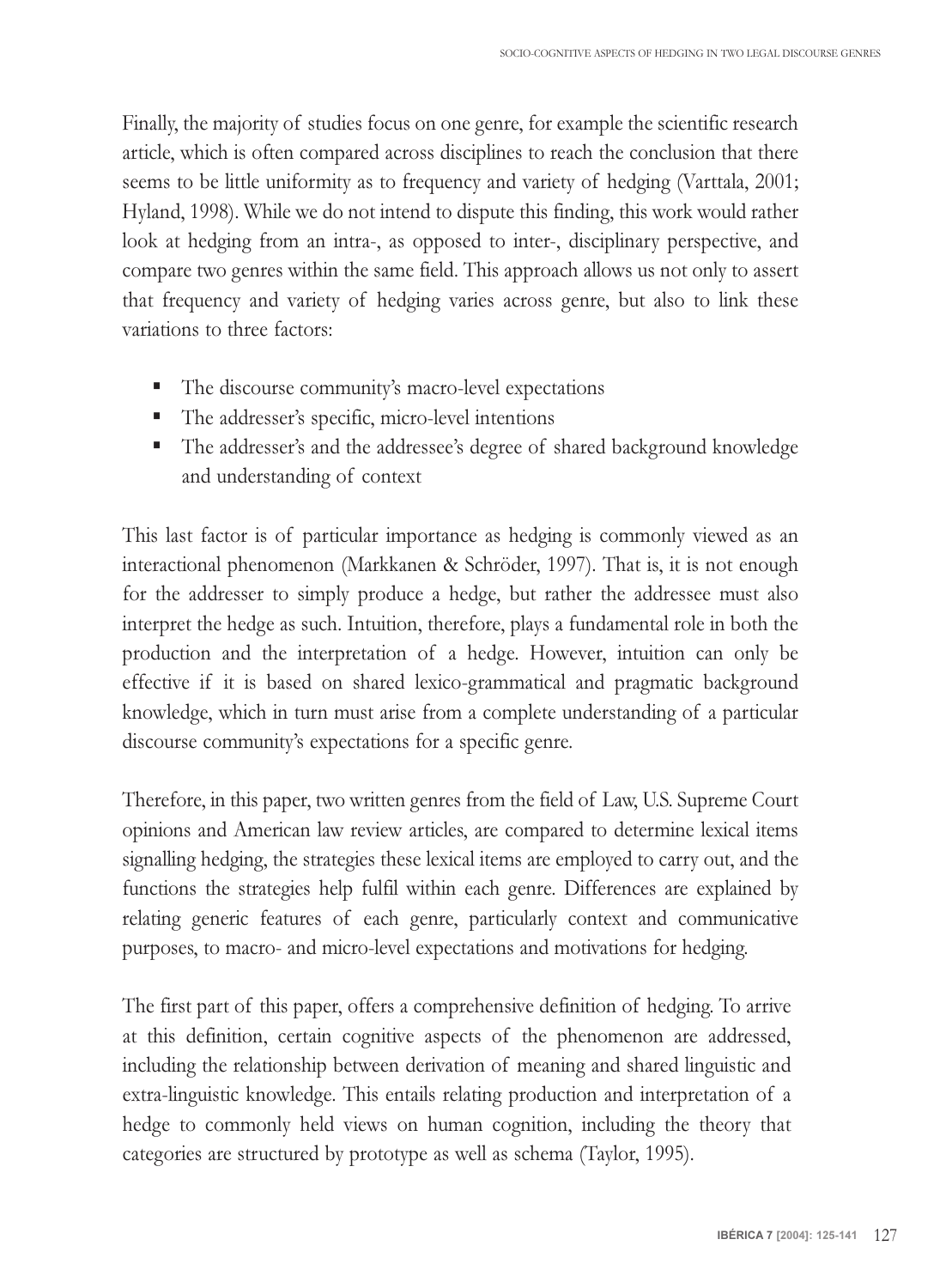In addition, production and interpretation of a hedge is related to certain social factors such as desire for acceptance by a determined discourse community. Thus, the link between hedging and the fulfilment of both macro-level expectations and micro-level intentions are discussed.

The second part of the paper focuses on a recent comparative study of hedging in the two legal written discourse genres chosen for analysis. Firstly, methodology and corpus used in the study is explained. Secondly, results of the study are presented, followed by a discussion of their significance in light of the proposed comprehensive definition of hedging.

### **Semantic and pragmatic aspects of hedging**

Many definitions for 'hedging' have been formulated since first appearing as a linguistically oriented technical term in Lakoff's landmark 1972 article in which he expressed his interest in the use of language "to make things fuzzier or less fuzzy" (1972: 213). Thus, the term 'hedging' was originally applied to a linguistic resource used to describe degree of category membership, define similarities of non-members to members, and re-define whole categories by re-weighing attributes. In other words, hedging helped define the ideational component of an utterance.

However, Halliday and Hasan (1985) have called attention to the fact that utterances not only have an ideational but also an interpersonal component. Consequently, the concept of hedging has been further developed in pragmatics and discourse analysis where it has been approached as a pragmatic, rather than a purely semantic, phenomenon.

In this context, some authors have proposed functional definitions for hedging (Namseraev, 1997; Mauranen, 1997). Nevertheless, though functional definitions are successful in capturing the pragmatic essence of the phenomenon, they are not without criticism. One problem with many functional definitions, in Salager-Meyer's  $(2000: 177)$  opinion, is that they tend to be "reductionist" in the sense that they neglect the importance of the mental and psychological nature of the phenomenon of hedging, and deny "the fundamental role played by introspection and knowledge of the cultural context in the process of hedging identification.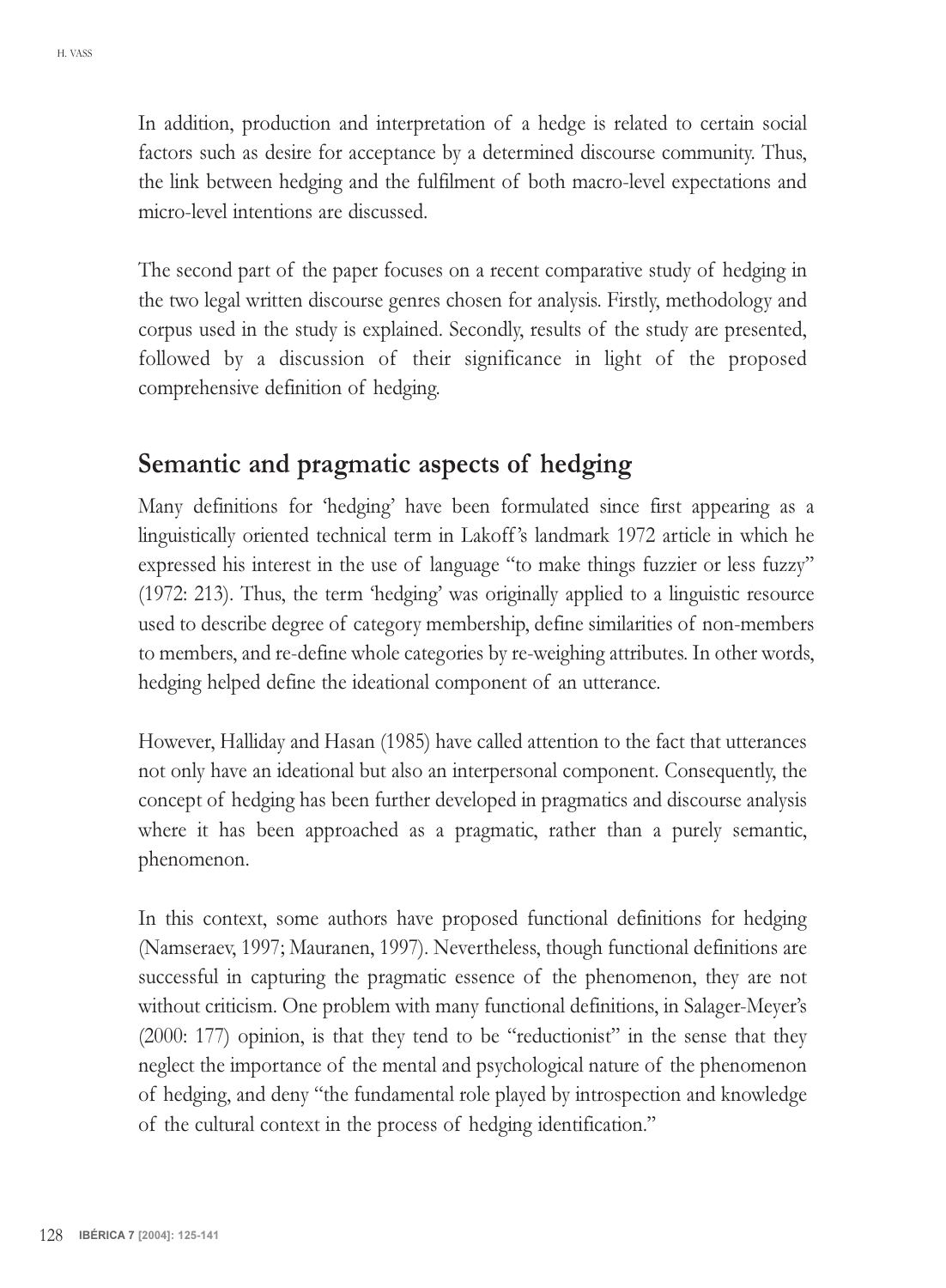## **Cognitive aspects of hedging**

While there is no agreement as to the exact definition of hedging, what is clear at this point is that any definition must take into account semantic as well as pragmatic and cognitive aspects of the phenomenon. Consequently, any comprehensive definition of hedging must strive to integrate these three factors, as it is not easy to draw clear boundaries between them.

In fact, Channell (1994) proposes that Semantics + Pragmatics = Meaning. She defines 'meaning' as any of a number of propositions which an addressee can derive from an utterance, taking into account two very important factors: context and background knowledge. As a result, in order for the equation to work, essentially cognitive factors must be integrated into it.

In other words, it is not enough for the addresser to produce an utterance which is hedged. In addition, the addressee must process the hedge as such. To derive meaning from an utterance, the addressee must draw not only on lexico-grammatical background knowledge, but also on pragmatic background knowledge about language and its relationship with context. This background knowledge would have to be common to both addresser and addressee, so that the latter could "go beyond the information given [and] use principles of categorisation which have been observed as a fundamental aspect of human cognition" (Channell, 1994: 199).

Interpretation of a hedge, therefore, requires the ability to categorise. One commonly held view is that humans structure categories by first prototype and then schema (Taylor, 1995). To categorise a hedge, then, the addressee must draw on the same concepts of prototypicality (i.e. the same cognitive reference points) as the addresser, and engage a shared schema comprising extra-linguistic factors such as perception and encyclopaedic knowledge.

## **Social aspects of hedging**

However, not only semantic, pragmatic and cognitive, but also social aspects must be considered in a comprehensive definition of hedging. Salager-Meyer (2000) postulates that hedging is socially constructed and is thus a learned linguistic resource which makes linguistic behaviour more socially acceptable in accordance with certain social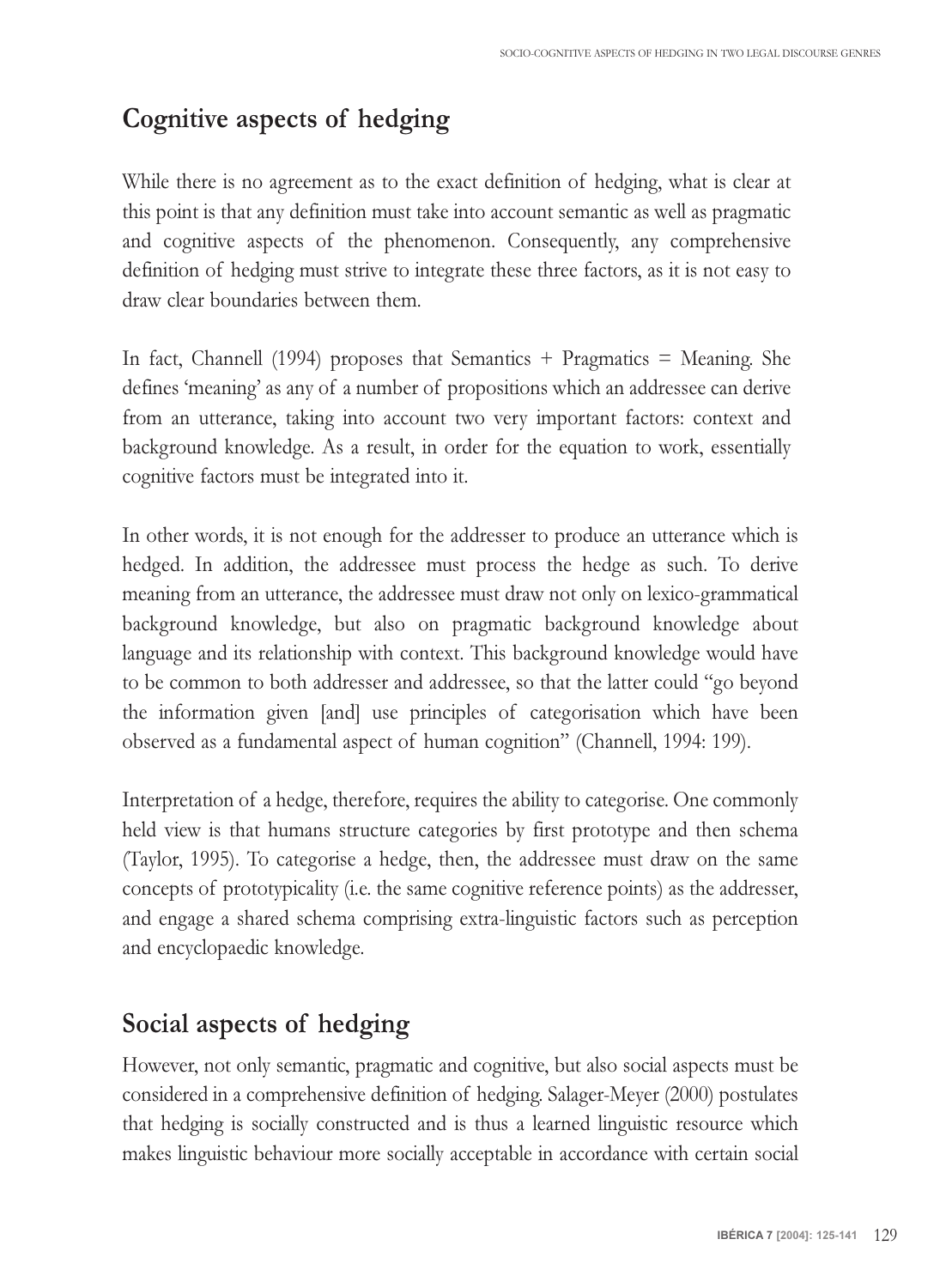norms established by a given culture at a given moment, time or epoch. If a discourse community can be regarded as a given (professional or academic) culture which establishes its own social norms, then hedging can be said to shape and guide linguistic behaviour among members of the discourse community in order to meet certain conventionalised expectations established by those communities. Indeed, conventionalism is regarded as a key factor in genre construction (Durán, 2000). Moreover, hedging competence, which entails knowledge and understanding of these conventionalisms, is often considered an integral part of general linguistic competence which allows us to assume our place in a community (Wilss, 1997).

Hedging is used not only to meet discourse community expectations, but also to achieve certain specific intentions, within certain limitations, as well. As Bhatia (1993: 14) points out, "it is possible for a specialist to exploit the rules and conventions of a genre in order to achieve special effects or private intentions, as it were, but s/he cannot break away from such constraints completely without being noticeably odd.

Thus, hedging can operate on different levels of communication at the same time. In the opinion of Mauranen (1997), there are both macro-level and micro-level motivations for hedging. The fact that hedging is deemed appropriate for some discourse genres leads to it being expected by certain discourse communities. Because it is expected, it becomes part of a ritual and thus there is a macro-level motivation for hedging. In addition, there is often a more personal, micro-level motivation for hedging such as desire to save face, show tact or appear modest.

In fact, hedging can be considered genre-specific. Depending on the genre, hedging is used to meet certain macro-level expectations, or accomplish certain micro-level intentions, but always attending to particular norms and limitations. Fundamentally, those norms and constraints vary from genre to genre and dictate:

- lexical items which can be used to signal hedging
- types of hedging strategies which can be employed
- functions hedging can fulfil.

In summary, hedging can be broadly defined as a genre-specific, interactional, multifunctional phenomenon which integrates semantic, pragmatic, social and cognitive factors. Semantically, hedging helps define the ideational component of an utterance.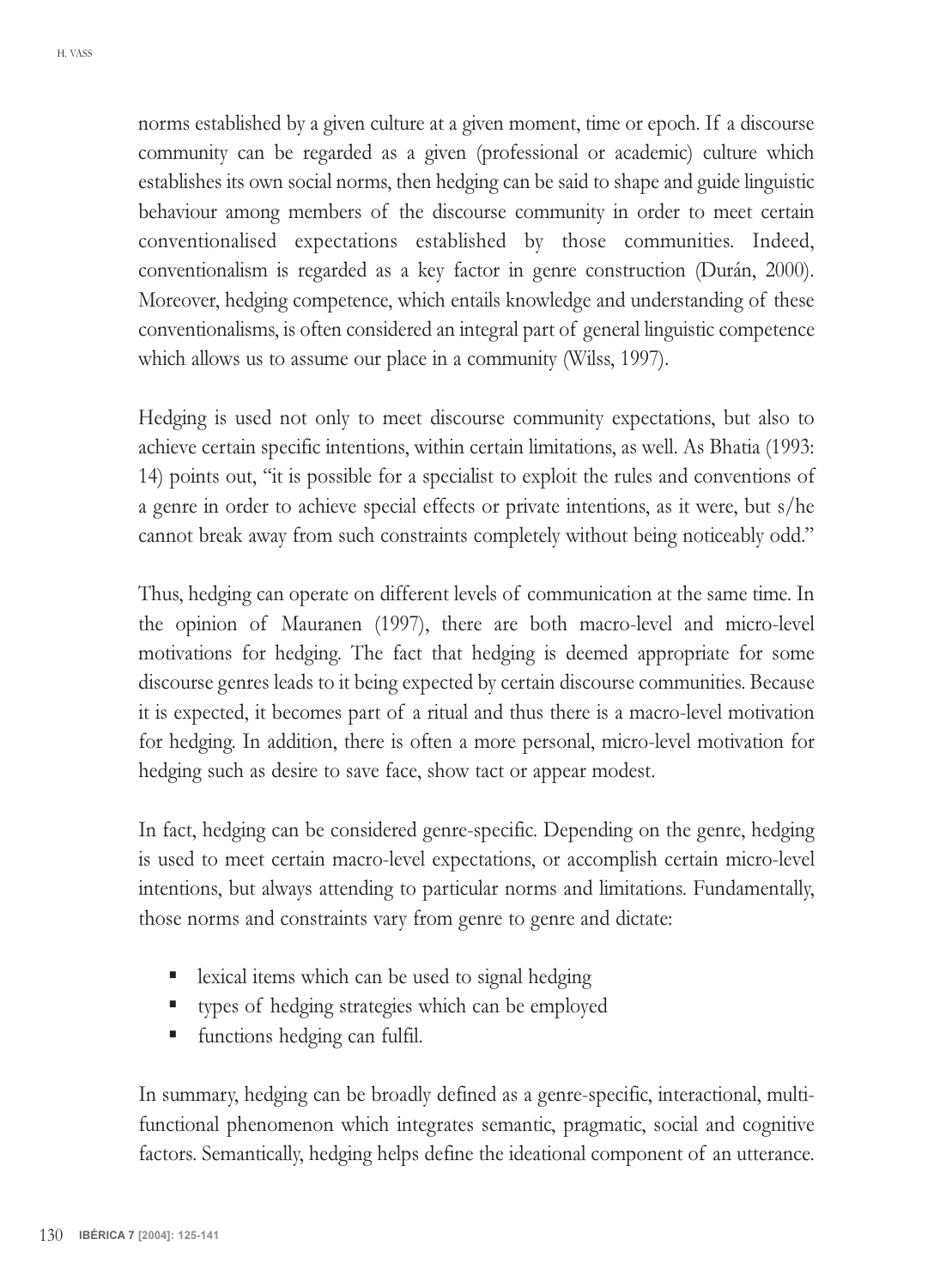It is often signalled by characteristic linguistic items which serve to carry out specific discourse strategies. Pragmatically, these strategies work to fulfil certain macro- and micro-level functions, often fulfilling several functions simultaneously. Socially, discourse community expectations dictate when, how and why a hedge can be produced.

Cognitively, interpretation of a hedge ultimately depends on the addressee's intuition, ability to understand the context in which the hedge is produced, and invocation of linguistic and pragmatic background knowledge which must be shared with the addressee.

## **Methodology**

In order to account for the similarities and differences in hedging between the two chosen legal written discourse genres, two levels of linguistic analysis were necessary. The first level of analysis aimed at describing the broad context the two written legal genres pertain to, including discourse community and communicative purpose(s). The second level of linguistic analysis involved studying the text pattern of each genre in order not only to determine differences and similarities in hedging incidence, strategies and functions, but also to explain those similarities and differences in light of the genre's context.

This second level of linguistic analysis was organised around three parameters. The first parameter, lexical items signalling hedging, was divided into verbal and nonverbal items. The second parameter, hedging strategies, focused on three strategies identified by Namsaraev (1997), along with a fourth strategy which was detected upon examination of the corpus:

- 1. Indetermination: To add a certain amount of fuzziness or uncertainty to a single word or a part of a text.
- 2. Depersonalisation: To avoid direct reference by using 'we' or 'the authors' or some other impersonal subject such as 'evidence'.
- 3. Subjectivisation: To use  $T + 'think'$ , 'suppose', 'assume' and other verbs of thinking and meaning to signal that what is being said is personal and subjective, and therefore not necessarily the truth.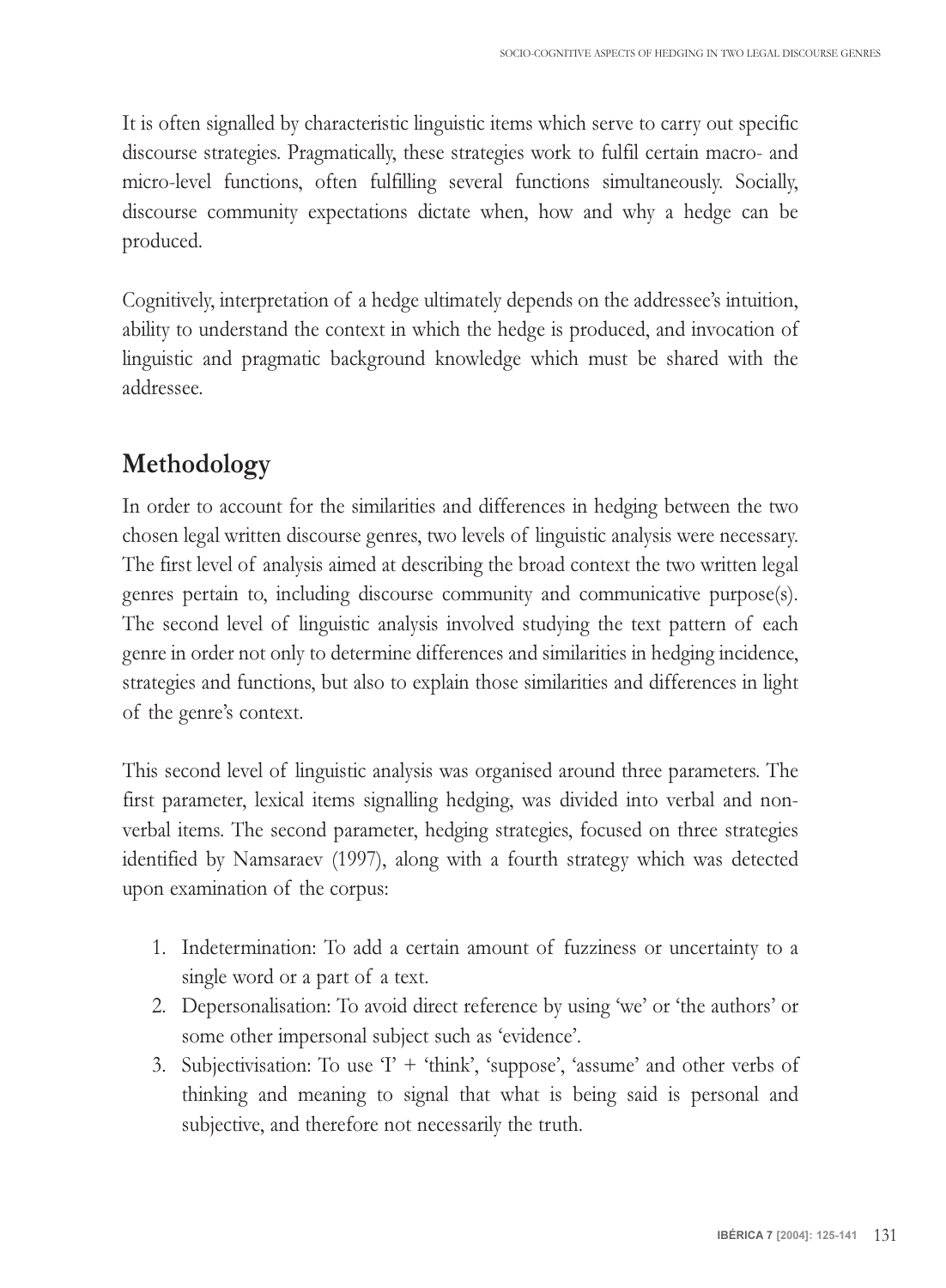4. Limitation: To remove fuzziness or vagueness from a part of a text by limiting category membership.

The third parameter comprised four functions which integrate both ideational and interpersonal components. It should be noted that this is by no means a complete list of functions which have been mentioned in the literature (see Markkanen & Schröder, 1997; Mauranen, 1997; Namsaraev, 1997), but rather has been deemed the most convenient for this study.

- 1. To respond to the macro-level expectations of the discourse community concerning the nature and uncertainty of knowledge.
- 2. To prevent or temper possible conflict and negative reaction.
- 3. To soften the illocutionary force:
	- a. of one's own utterance.
	- b. of a counterargument. The latter can alternately be regarded as a booster (Hyland, 2000).
- 4. To create a particular impression on the addressee.

These functions can operate at both the macro- and the micro-level, and as hedging is often multi-functional, two or more of the functions can be fulfilled simultaneously. The functions can also be achieved in a variety of ways, including through the mitigation of commitment to, or responsibility for, the truth value of a proposition, or the modification of an addresser's attitude towards the information given.

Nevertheless, as seen previously, hedging can only be interpreted by application of cognitive principles of categorisation based on the addresser's and the addressee's shared background knowledge and understanding of context. Thus, due to the roles intuition and hedging competence play in the identification of a hedge, and to the fact that true meaning cannot be reliably derived from a decontextualised utterance, qualitative, rather than quantitative, data gathering and interpretation techniques were used. Accordingly, following Salager-Meyer (2000), first the randomly-chosen texts comprising the corpus were examined for lexical items which could signal the presence of a hedge. Subsequent simultaneous introspection and contextual analysis led to acceptation or rejection of a hedge based on the rhetorical strategy the lexical items were employed to fulfil, and their function within the text. This was made feasible by using a small, but representative corpus.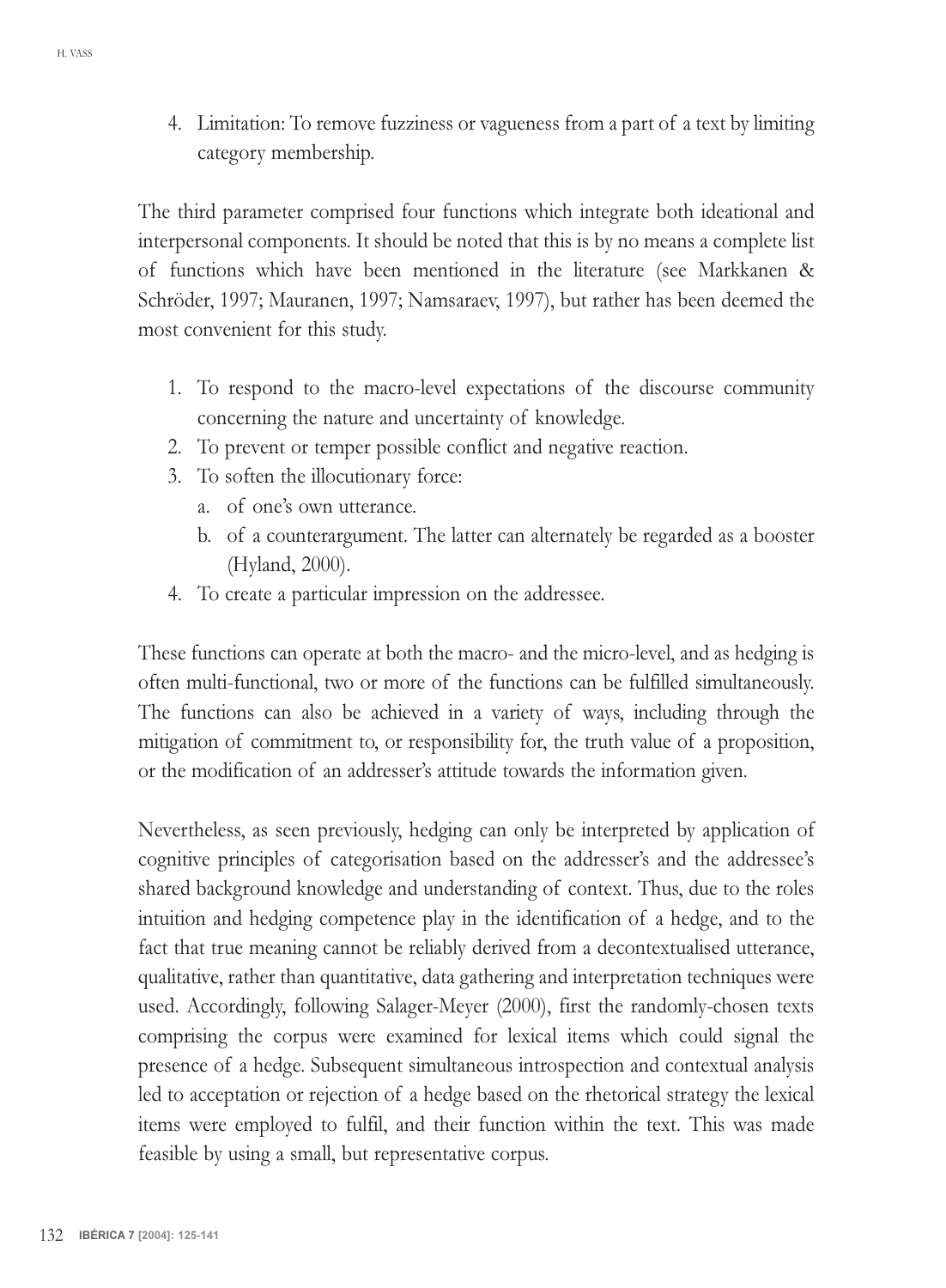The corpus for the study comprised examples exclusively from the United States legal system for two main reasons. Firstly, while the legal system in the U.K. and the U.S. are frequently jointly referred to as the 'Anglo-American legal system' due to similar origins and court hierarchies, there are, in fact, many differences between the two (Alcaraz, 1994). Secondly, there is evidence that hedging itself is culture-specific (Wilss, 1997; Kurzon, 2001).

The corpus of the two written discourse genres examined, namely American law review articles and U.S. Supreme Court opinions, was randomly selected, based on two determining factors: representativeness and availability. The corpus comprised five articles from five different American law reviews, published between 1999 and 2003, and totalling 30,045 words, on the one hand, and five majority opinions written by five different justices of the U.S. Supreme Court between 1998 and 2003, and totalling 19,578 words, on the other.

### **Results**

The first level of linguist analysis indicated that both U.S. Supreme Court opinions and American law review articles come from the same parent discourse community, namely judges, practising lawyers, law students, legal press reporters, public officials, legal scholars, or members of other discourse communities from fields which may relate to a particular legal matter such as economics or sociology. The context which the two written genres belong to, as well as their communicative purposes, was very different, however.

The U.S. Supreme Court settles judicial disputes, influences public policy, and teaches the nation what is constitutionally permissible and impermissible. Supreme Court opinions, which are the written record of a case appearing before the Court, thus belong to the juridical context. They serve operative, as well as interpersonal and educational purposes. As operative documents, they provide an authentic public record of decisions which must be followed by lower courts in subsequent cases. On an interpersonal level, they provide a guide for future courts deciding in similar cases, and influence public policy. Finally, they educate the nation as to what is constitutionally permissible, and, as the foundation for most law school classes, aid law students in developing skills of legal analysis and reasoning.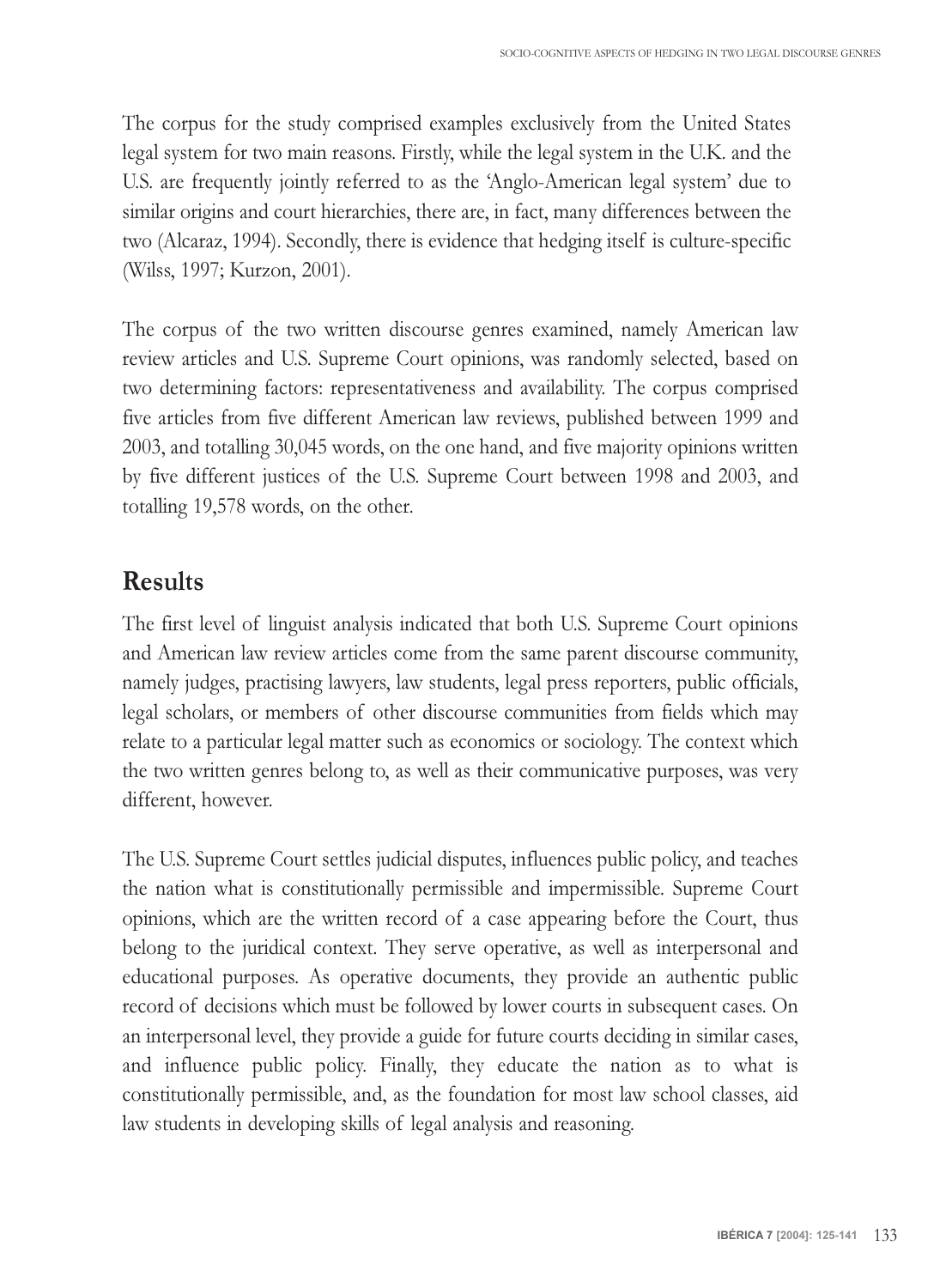By contrast, American law review articles, which belong to the pedagogical and academic contexts, consider the likely impact of a court decision on future courts and on public policy. They serve only interpersonal and educational purposes as they inform about issues of import as well as provide an efficient means of communication and a forum for discussion on those issues. In addition, they are used in law schools to supplement legal text books and case books.

The second level of linguistic analysis, which focussed on hedging patterns, also showed several important differences between the two written legal discourse genres. Firstly, there were two main differences related to lexical items signalling hedging. On the one hand, there is a higher incidence, in general, of hedging in American law review articles than in U.S. Supreme Court opinions. On the other, verbal hedging, especially the use of modal verbs, is more common to American law review articles, while non-verbal hedging, especially the use of dependent circumstantials indicating concession and prepositional groups functioning as disjuncts, is more common to U.S. Supreme Court opinions.

Secondly, there are many differences related to hedging strategies which these lexical items are used to fulfil. While four main strategies are used in U.S. Supreme Court opinions, namely indetermination, depersonalisation, subjectivisation, and limitation, only two of these, indetermination and depersonalisation, are also common to American law review articles.

Finally, differences in hedging functions also abound on both the macro- and the micro-level. On the macro-level, hedging is most often used in U.S. Supreme Court opinions to create an impression of objectivity and prevent future conflict, especially regarding future application of the decision. In American law review articles it serves to respond to accepted views on the nature of knowledge, as well as help create an impression of humble subjectivity reflecting the fact that no one can be 100% sure of a proposed hypothesis.

On the micro-level, in U.S. Supreme Court opinions hedging softens the illocutionary force of a counter-argument to reinforce the justices' line of argumentation. It also aims to prevent negative reaction to what could be seen as the justices imposing their own will. In American law review articles, however, it is employed to prevent a negative reaction in case the author's predictions turn out to be erroneous.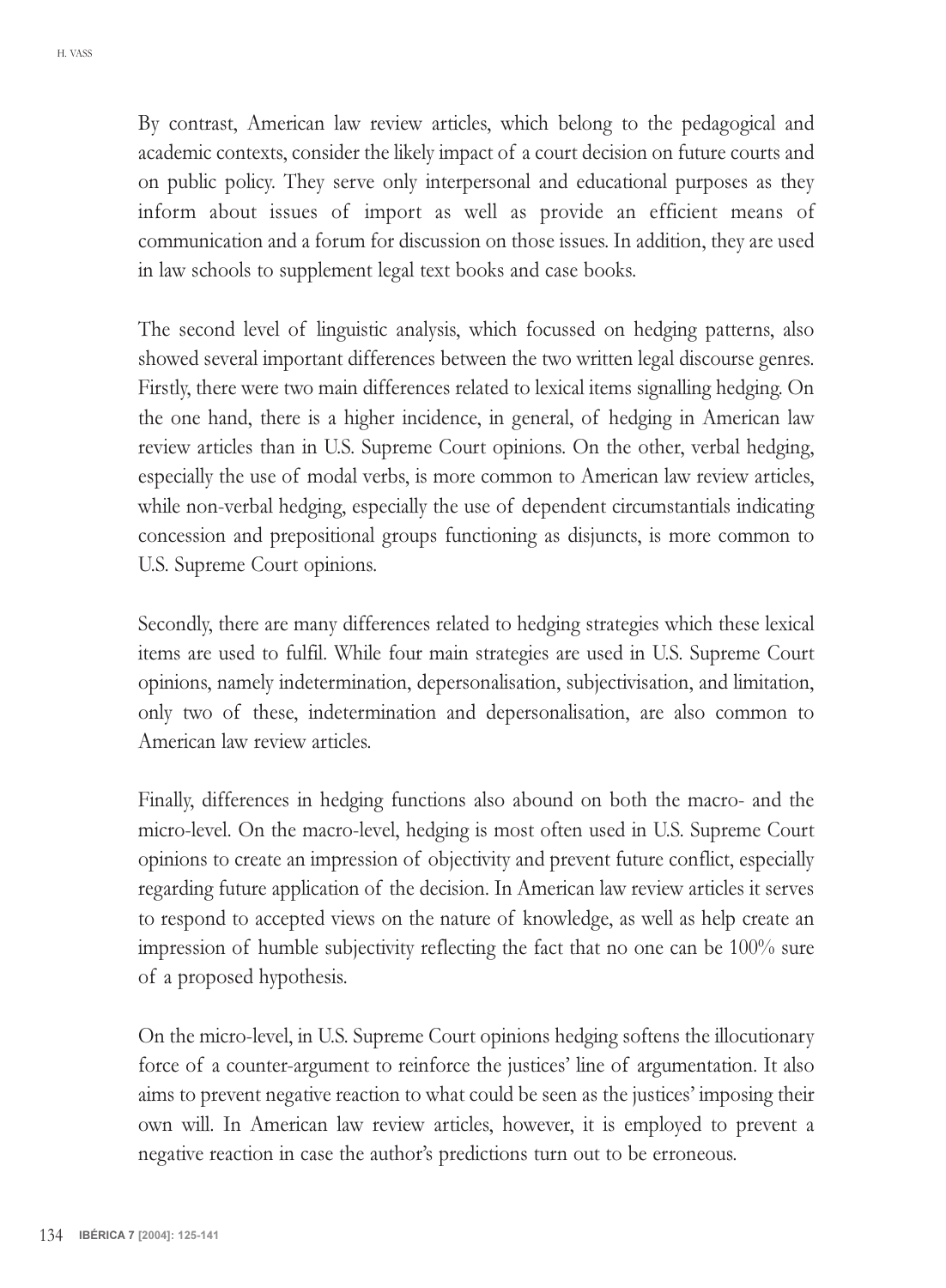Figure 1 below presents the most significant results.

| <b>LEXICAL ITEMS</b>            | <b>STRATEGIES</b> | <b>FUNCTIONS</b> |
|---------------------------------|-------------------|------------------|
| Adverbs<br>Prepositional groups | Indetermination   |                  |
| Impersonal subjects             | Depersonalisation |                  |
| Dependent<br>circumstantials    | Subjectivisation  |                  |
| Prepositional groups            | Li                |                  |

Figure 1: Summary of key results

### **Discussion**

A comparison of hedging in these two legal written discourse genres has indicated five key differences:

- 1. There is generally a higher incidence of hedging in American law review articles than in U.S. Supreme Court opinions.
- 2. Nevertheless, U.S. Supreme Court opinions, despite being operative documents, are not devoid of hedging. Non-verbal hedging, especially the use of dependent circumstantials and prepositional groups functioning as disjuncts, is more common to U.S. Supreme Court opinions.
- 3. Verbal hedging, especially the use of modal verbs, is more common to American law review articles.
- 4. Both U.S. Supreme Court opinions and American law review articles make use of indetermination and depersonalisation, but only the former makes common use of subjectivisation and limitation as well.
- 5. Hedging fulfils very different macro-level and micro-level functions in the different genres analysed.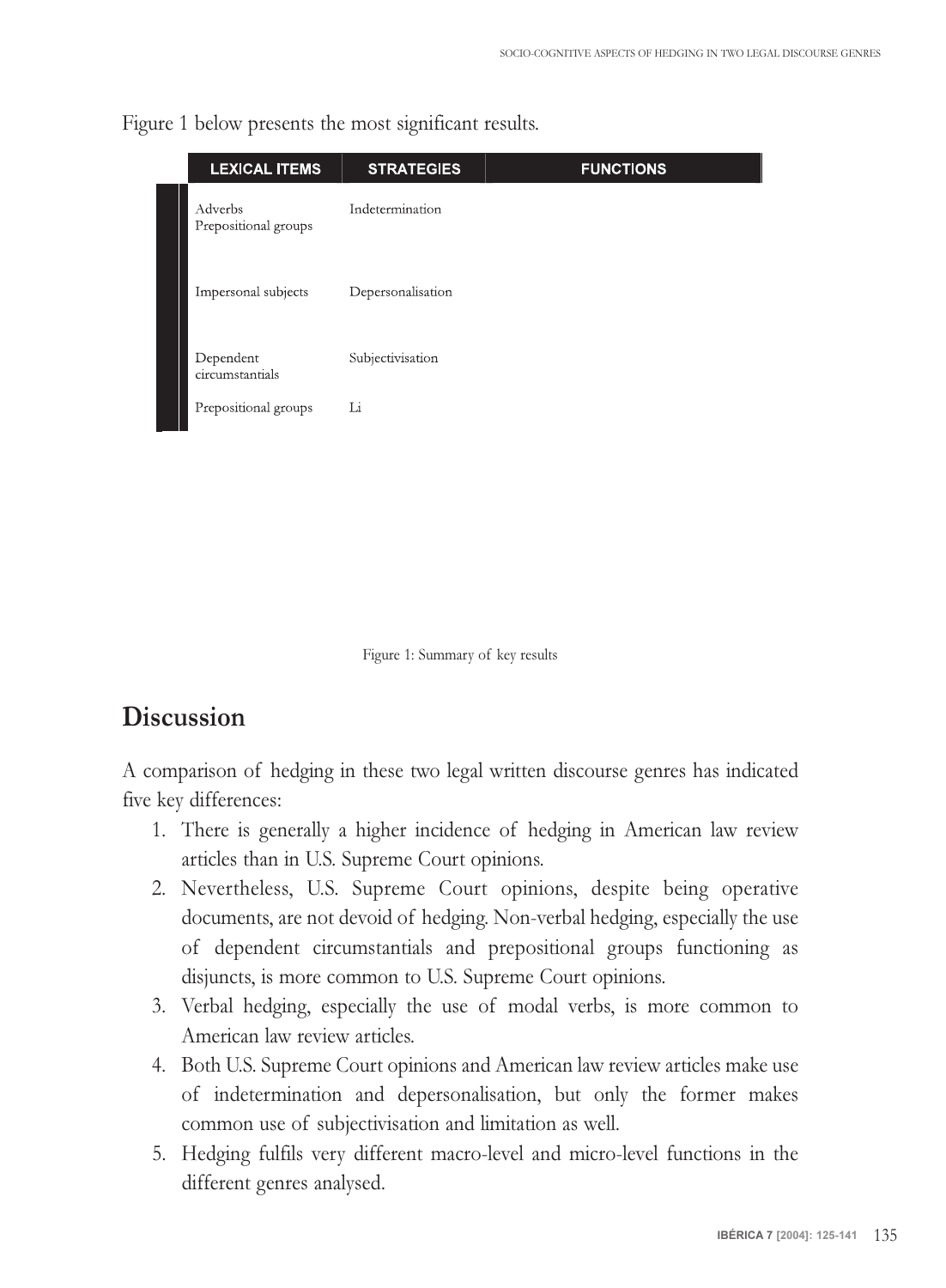Data obtained from both levels of linguistic analysis suggest that there is a correlation between prototypical generic features, such as context and communicative purposes, on the one hand, and hedging incidence, strategies and functions on the other. Thus, hedging appears to be genre-specific, at least insofar as legal written discourse genres are concerned. In particular hedging seems to depend on three factors related to genre which is explained below using examples from the corpus.

## The discourse community's macro-level expectations for a **particular genre**

Firstly, hedging appears to depend on the discourse communitys macro-level expectations for a particular genre. In effect, the same parent discourse community has very different macro-level expectations for the two genres in this study. In particular, the discourse community expects U.S. Supreme Court opinions, which are operative documents, to be both objective and authoritative*.* According to Traugott and Dasher (2002), one characteristic of objectivity is that it is indicated through the use of declarative sentences which are minimally marked with regard to modality, hence the lack of modality in a Supreme Court opinion.

Another characteristic of objectivity is balance. By considering arguments presented by both parties, the Supreme Court gives an impression of fairness. This can add to the notion that the Court has reflected long and hard on the different points of view before coming to a well-contemplated conclusion as to the 'best' answer to the conflict, which is, in reality, the discourse community's macro-level expectation concerning the goal of the Court. U.S. Supreme Court opinions habitually preclude arguments counter to their main line of reasoning with indeterminate adverbs such as 'allegedly' and 'presumably', which signal indetermination as in the following: "Petitioner's minor daughter, LaShonda, was allegedly the victim of a prolonged pattern of sexual harassment..." (Opinion 5).

They also commonly preclude arguments with dependent circumstantials such as While we do not dispute the common sense of this approach", which signal subjectivisation (and not indetermination as the pronoun 'we' only serves to reinforce the institutional nature of the Court). For example, **While we do not dispute the common sense of this approach**, the words of the statute do not permit it" (Opinion 4).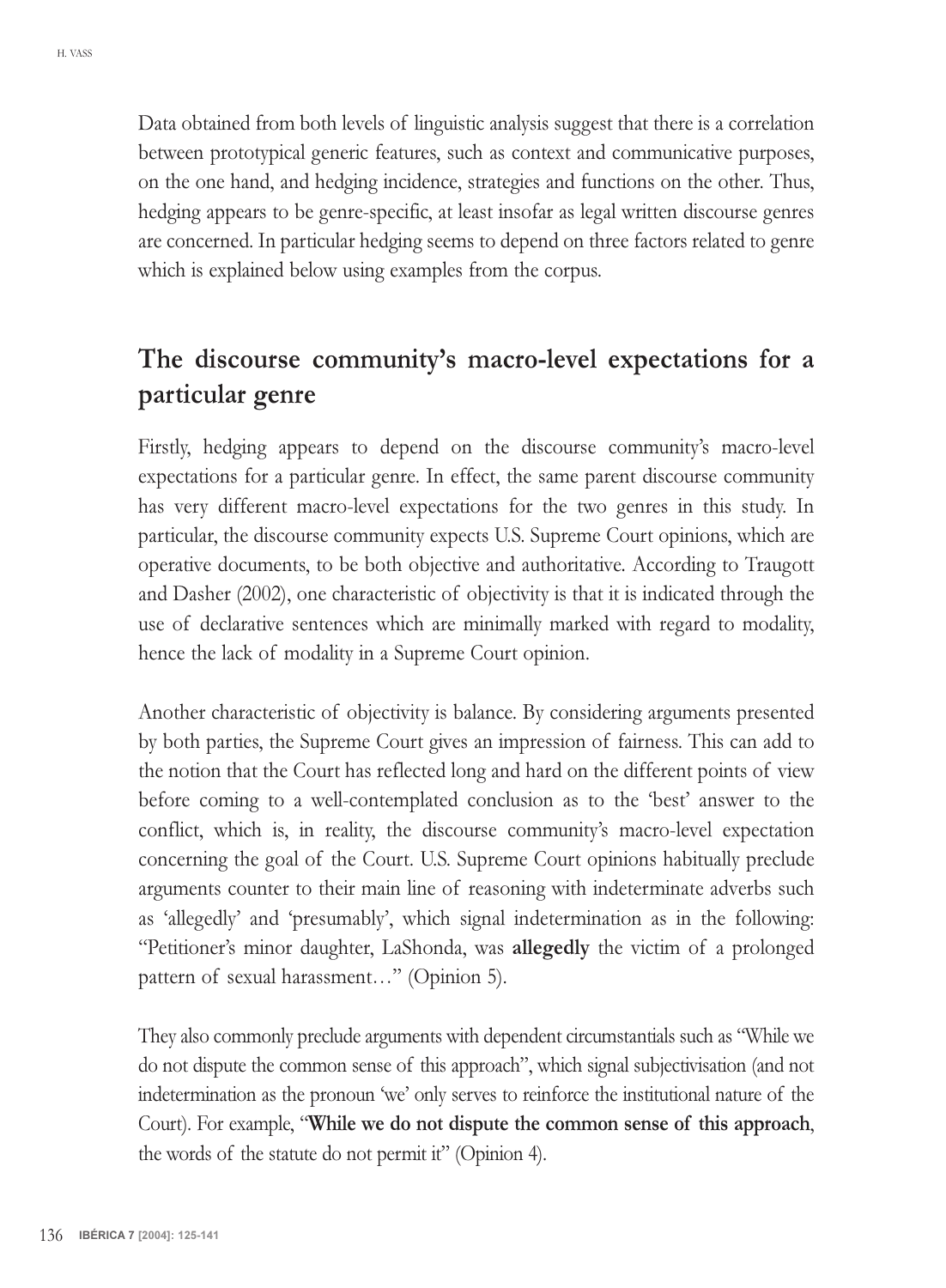Often these do not mark uncertainty at all, however, but rather fulfil a micro-level function of boosting the main argument. Hedging, it may be recalled, can be multifunctional. Therefore, it is often difficult to assign just one function to a specific hedge in a specific text. Thus, the majority of instances of hedging found in the corpus can simultaneously fulfil at least two functions as will be seen.

Furthermore, U.S. Supreme Court opinions should be both specific enough to resolve the case before the court, and general enough to be used as a basis by future courts when deciding a similar case. Thus, abundant example of limitation, achieved through the use of prepositional groups functioning as disjuncts (e.g. "for purposes of the appeal") seem to restrict the scope of the utterance in an attempt to prevent conflict in the future application of a decision as in The panel assumed, **for purposes of the appeal**, that respondent had not yet received a written order denying his 1995 motion..." (Opinion 1).

By contrast, the same discourse community expects law review articles to adhere to scientifically accepted views on the nature and uncertainty of knowledge. One way to do so is by adopting a more subjective tone, which, in the opinion of Traugott and Dasher (2002), implies explicitly marking one's attitude to what is being said, including one's epistemic attitude to the proposition, hence the abundance of epistemic modality in law review articles. For example, "These two standards may cause confusion among district courts..." (Article 1).

Another way to do so is by indicating a degree of humility with respect to the discourse community at large. Lexical verbs such as 'suggest', as in '...the following language is suggested, are associated with the hedging strategy of depersonalisation, and are used in law review articles to soften the illocutionary force of an assertion. Such verbs would rarely be used in a Supreme Court opinion where the illocutionary force of a binding order need not be modulated. For instance, **The following language is suggested** where the parties intend to renew the litigation..." (Article 1).

Another way in which law review article authors endeavour to meet the discourse communitys accepted view on knowledge is to use impersonal subjects such as scholars' or 'evidence'. It is generally accepted that assertions made in academic writing should be supported by facts and statistics. By appealing to third parties, authors can create the impression that their articles are well researched and that their hypotheses are maintained by others as well as in "**Available data** suggest that there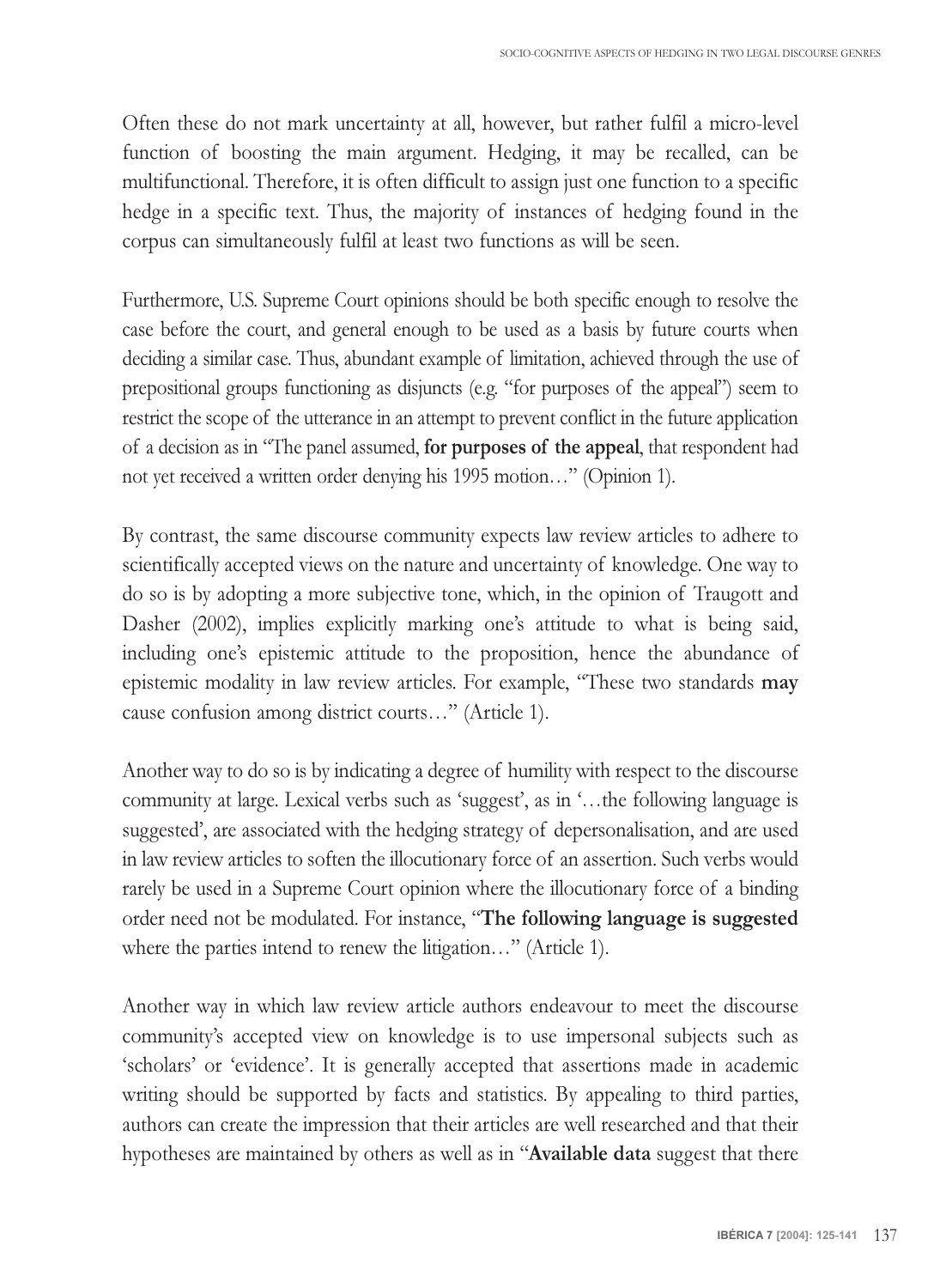are roughly as many secondary market transactions per year" (Article 5), or **Scholars** have noted that, in light of judicial precedent, [section 10] could not support tuition grants at racially imbalance or segregated schools." (Article 3).

### The addresser's specific intentions within a particular genre

Secondly, hedging would seem to depend on the addresser's specific intentions within a particular genre. For example, it is important at this point to clarify that while U.S. Supreme Court opinions are primarily operative documents, they are also expository and persuasive pieces of writing. U.S. Supreme Court justices are expected to offer a reasoned and convincing defence of their position. Thus, as was seen in the previous section, justices often use hedging as a means to mitigate the illocutionary force of a counter argument in order to reinforce their own argument. Consequently, lexical items fulfilling this rhetorical function can also be seen as boosters in the sense that they actually strengthen the illocutionary force of the addresser's own utterances (Hyland, 2000). Nevertheless, as Silver (2003) points out, it is not often easy to distinguish between hedges and boosters, as in the following example: **Although we have no cause to doubt respondents assertion** that the Cameron Chapter of the Navajo Nation possesses an "overwhelming Indian character,"...we fail to see how petitioner's operation of a hotel on non-Indian fee land "threatens...the economic security..." (Opinion 2). Another example of this is **While we do not dispute the common sense of this approach,** the words of the statute do not permit it" (Opinion 4).

Authors of law review articles, on the other hand, often use hedging to modulate the illocutionary force of their own assertions, most notably through the use of modal verbs. This helps to create an impression of humble subjectivity, and thus prevent a possible negative reaction in case the predictions they make in their article do not actually prove true. For instance, "...but application of the Commonwealth's constitutional requirements **could** warrant a different result" (Article 3).

Moreover, since law review articles are imminently predictive — they aim to analyse, evaluate and synthesise recent court decisions and to predict their likely impact on future court cases, on public policy, and on society in general — many authors strive to avoid negative reaction by shifting the responsibility of their affirmations to third parties. Thus, depersonalisation is commonly accomplished through the use of impersonal subjects such as "available data" or "evidence". For example, " "**Available data suggest** that there are roughly as many secondary market transactions per year.. (Article 5).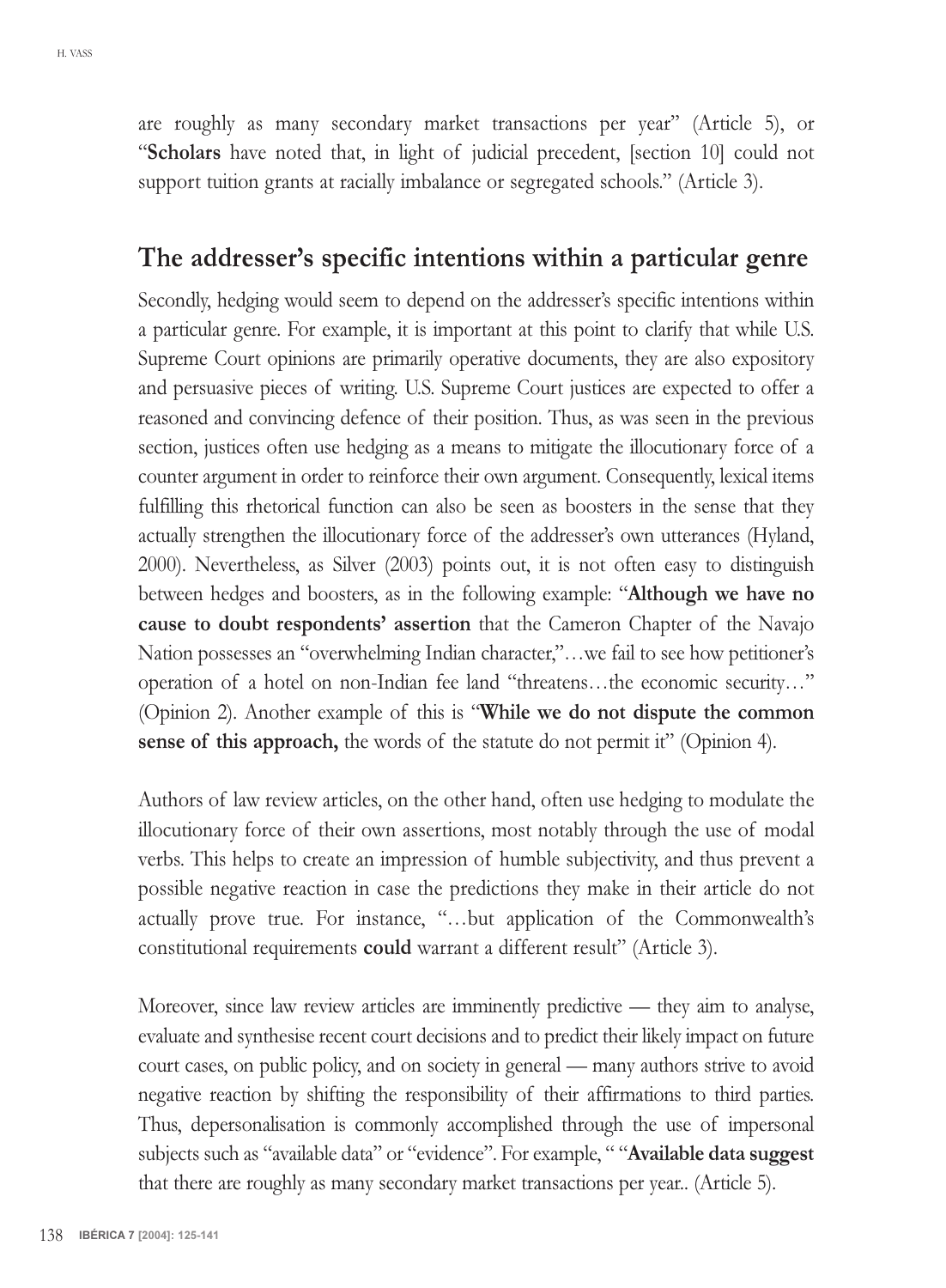Similarly, in order to prevent possible negative reaction for a decision taken, U.S. Supreme Court justices often appeal to the purpose of a statute, or the intent of legislators, or the intent of the original Framers of the Constitution when ruling in a case. They effectively shift responsibility for their decision to a third party through the use of such expressions as "in Congress' view". This also responds to the fact that the right to decide a case is vested in them on behalf of the people, and they should not impose their own desires and wills. This is clear in the following example: **In Congress view**, existing state laws provide less than positive assurance that the person in question no longer poses an unacceptable risk..." (Opinion 4).

Nevertheless, whereas the Court is often concerned with saving its own face as an institution, particularly regarding future application of its decisions, it does not appear overly concerned with saving the face of either of the parties involved in the case, or of individual justices on the bench. In fact, both agreement and disagreement are expressed quite directly and are very seldom hedged.

## The addresser's and the addressee's shared background **knowledge**

Finally, since hedging is an interactional phenomenon, its production, as well as its interpretation, depend on both the addresser's and the addressee's shared linguistic and pragmatic background knowledge, and on the degree of their understanding of the particular genre's context and communicative purposes. In the case of legal discourse, both the addresser and the addressee are generally products of law schools in which they have been steeped in the tradition of persuasive legal argumentation, and are thus familiar with the conventional discursive practices of their disciplinary community. As a result, they share certain pragmatic assumptions necessary for effective application of the cognitive principles required in textual construction and reception.

## **Conclusion**

According to Halliday and Hasan (1985) genre is defined by certain obligatory elements or stages in text structure; nevertheless, optional elements do not occur entirely randomly. Hedging appears to be one such optional element which does not occur completely by chance, but rather somewhat predictably depending on the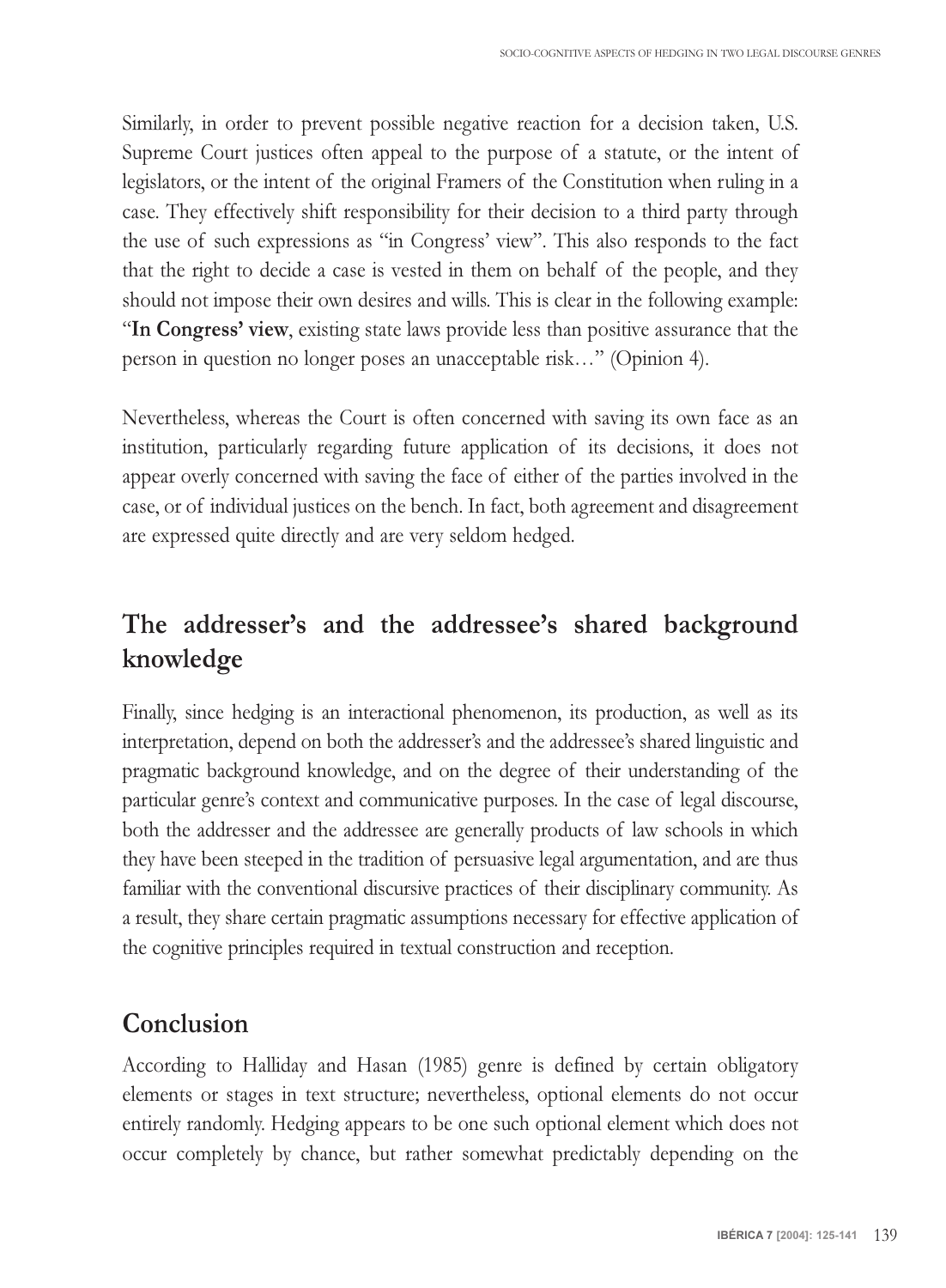discourse genre in question. In particular, differences and similarities in hedging incidence, strategies and functions between U.S. Supreme Court opinions and American law review articles depend on:

- The discourse community's macro-level expectations
- The addresser's specific, micro-level intentions
- The addresser's and the addressee's degree of shared background knowledge and understanding of context

This last factor is of special importance because if the addresser and the addressee do not share the same basic assumptions as to prototypical members of a category or the same basic schema, hedging will be rendered ineffectual. For a hedge to be effective, it must be interpreted as such within the overall message. By the same token, the phenomenon of hedging is best approached through the application of a method which allows for the integration of semantic, pragmatic, social and cognitive aspects.

Therefore, hedging, at least insofar as legal genres are concerned, appears to be genre-specific. However, further studies using a comprehensive, cognitive, intradisciplinary approach are necessary to determine if this is true in other fields as well.

#### **BIBLIOGRAPHY**

| Alcaraz Varó, E. (1994). El Inglés<br>Jurídico, Barcelona: Editorial Ariel.                                                                                                                                           | Social Semiotic Perspective.<br>Oxford: Oxford University Press.                                                                                                                                                         | Academic Texts. Berlin and New<br>York: Walter de Gruyter.                                                                                                                    |
|-----------------------------------------------------------------------------------------------------------------------------------------------------------------------------------------------------------------------|--------------------------------------------------------------------------------------------------------------------------------------------------------------------------------------------------------------------------|-------------------------------------------------------------------------------------------------------------------------------------------------------------------------------|
| Bhatia, V. K. (1993). Analysing Genre:<br>Language Use in Professional<br>Settings. London: Longman.                                                                                                                  | Hyland, K. (1998). Hedging in<br>Scientific Research<br>Articles.<br>Amsterdam: Benjamins.                                                                                                                               | Mauranen, A. (1997). "Hedging in<br>language revisers' hands" in<br>Markkanen & Schröder (eds.), 115-<br>133 <sub>1</sub>                                                     |
| Channell, J. (1994). Vague Language.<br>Oxford: Oxford University Press.<br>Durán Escribano, P. (2000). "Los<br>géneros lingüísticos científicos y<br>técnicos: Aspectos pragmáticos y<br>convencionales". The Grove. | Hyland, K. (2000). "Hedges, boosters<br>and lexical invisibility: Noticing<br>modifiers in academic texts".<br>Language Awareness 9,4: 179-197.<br>Kurzon, D. (2001). "The politeness<br>of judges: American and English | Meyer, P. G. (1997). "Hedging<br>strategies in written academic<br>discourse: Strengthening the<br>argument by weakening the claim" in<br>Markkanen & Schröder (eds.), 21-41. |
| <b>Working Papers on English Studies</b><br>$7:53-59.$<br>Grabe, W. & R. B. Kaplan (1997).<br>"On the writing of science and the                                                                                      | judicial behaviour". Journal of<br>Pragmatics 33,1: 61-85.<br>Lakoff, G. (1972). "Hedges: A study<br>in meaning criteria and the logic of                                                                                | Minna-Riitta, L & R. Markkanen<br>(1997). "Impersonalization as a form<br>of hedging" in Markkanen &<br>Schröder (eds.), 168-187.                                             |
| science of writing: hedging in science<br>text and elsewhere" in Markkanen &<br>Schröder (eds.), 151-167.                                                                                                             | fuzzy concepts". Journal of<br>Philosophical Logic 2: 458-508.<br>Markkanen, R. & H. Schröder (eds.)                                                                                                                     | Namsaraev, V. (1997). "Hedging in<br>Russian academic writing in<br>sociological texts," in Markkanen &<br>Schröder (eds.), 64-79.                                            |
| Halliday, M. A. K. & R. Hasan<br>(1985). Language, Context and<br>Text: Aspects of Language in a                                                                                                                      | (1997). Hedging and Discourse:<br>Approaches to the Analysis of a<br>Pragmatic Phenomenon<br>in                                                                                                                          | Roldán Riejos, A. (1999). "Applications<br>of cognitive theory to interdisciplinary                                                                                           |